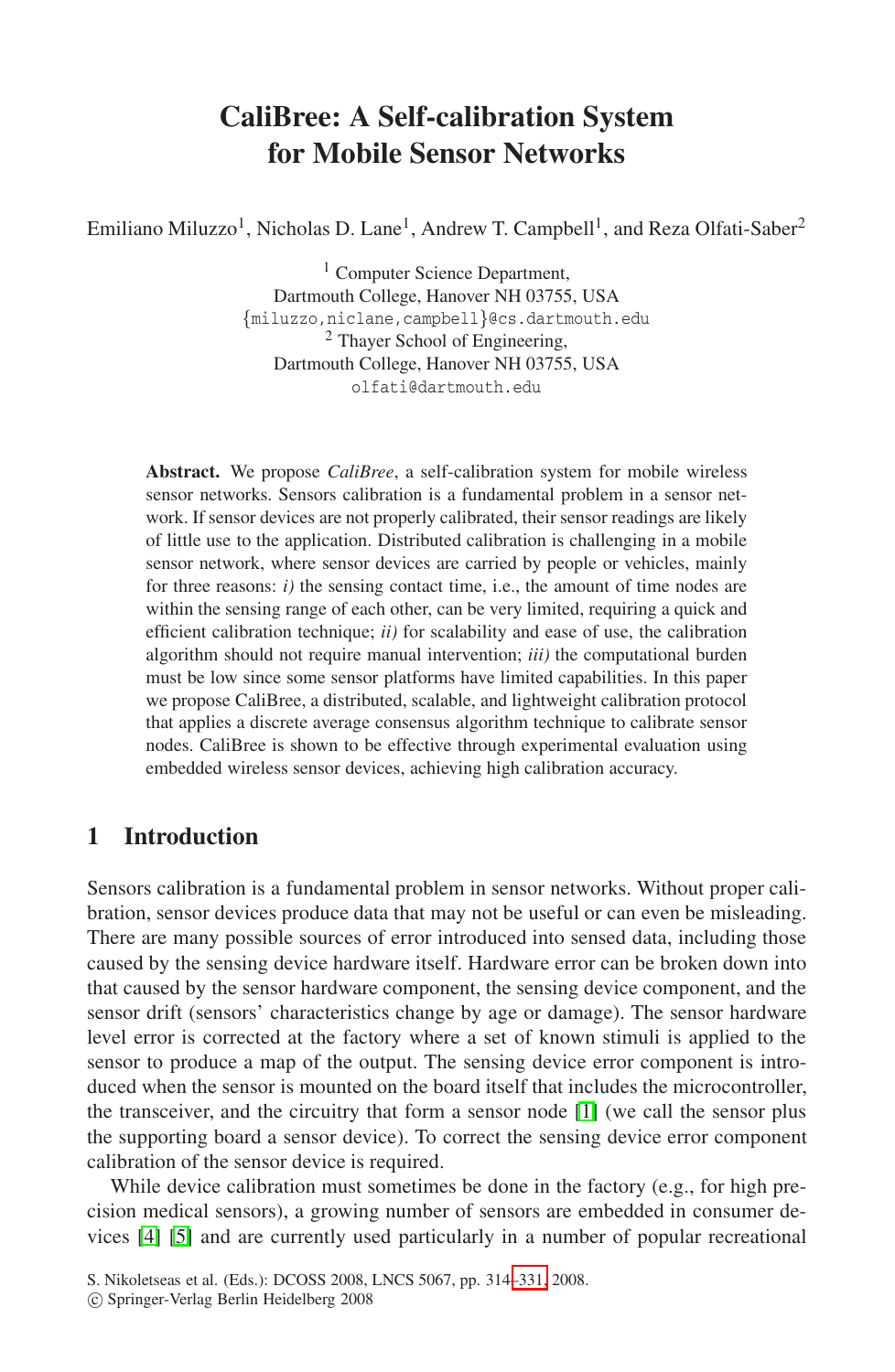domain [6], and emerging [7] [8] applications. This latter class of cheap sensors are generally shipped without any sensor device calibration and it is up to the user to perform the calibration procedure to make sure that the gathered sensed data is meaningful. Moreover, sensors drift from their initial calibration over time. This imparts a significant burden to the user of the sensor devices. Further, this manual method of calibration process does not scale when considering large scale people-centric deployments and applications.

We conjecture that in mobile sensor networks [3] [16] [17] there will be two classes of sensors: calibrated nodes that can be either static or mobile, and uncalibrated nodes. We refer to the nodes belonging to the former class as *ground truth* nodes. These ground truth nodes may exist as a result of factory calibration, or user manual calibration.

We propose CaliBree, a distributed, scalable, and lightweight protocol to automatically calibrate mobile sensor nodes in this environment. In CaliBree, uncalibrated nodes opportunistically interact with calibrated nodes to solve a discrete average consensus problem [9], leveraging cooperative control over their sensor readings. The average consensus algorithm measures the disagreement of sensor samples between the uncalibrated node and a series of calibrated neighbors. The algorithm eventually converges to a consensus among the nodes and leads to the discovery of the actual disagreement between the uncalibrated node's sensor and calibrated nodes' sensors. The disagreement is used by the uncalibrated node to generate (using a best fit line algorithm) the calibration curve of the newly calibrated sensor. The calibration curve is then used to locally adjust the newly calibrated node's sensor readings.

CaliBree relies on opportunistic rendezvous between uncalibrated nodes and ground truth devices because we want the calibration process to be transparent to the user. The convergence time of the algorithm depends on the density of the ground truth nodes. Still, if the density was low, the accuracy of the algorithm would not be impacted, only the convergence time would be extended. However, we expect urban sensor networks [3] [18] will have a high density of ground truth nodes. In the CitySense project, well calibrated sensor nodes are mounted on light poles in an urban area. Those sensors can be considered as ground truth nodes that could be used by mobile nodes running the CaliBree algorithm.

In order for the consensus algorithm to succeed, the uncalibrated sensor devices must compare their data when sensing the same environment as the ground truth nodes. Given the limited amount of time mobile nodes may experience the same sensing environment during a particular rendezvous, and the fact that even cl[ose](#page-15-2) [pro](#page-16-2)ximity does not guarantee that the un[cal](#page-15-3)i[bra](#page-15-4)ted sensor and the ground truth sensor experience the same field of view, the consensus algorithm is run over tim[e w](#page-2-0)hen uncalibrated nodes encounter different ground truth nodes. We experimentally determine that an uncalibrated node achieves calibration after running CaliBree with less than five different ground truth nodes.

The contribution of this paper is:

- **–** It proposes, to the best of our knowledge, the first fully distributed approach to calibrating mobile sensor devices such as embedded sensor devices [6] [7] and sensor enabled cellphones [4] [5].
- **–** It proves the existence of the *sensing factor* (see Section 2) which we believe is an important characteristic to be considered in the design of protocols and applications for mobile sensing systems.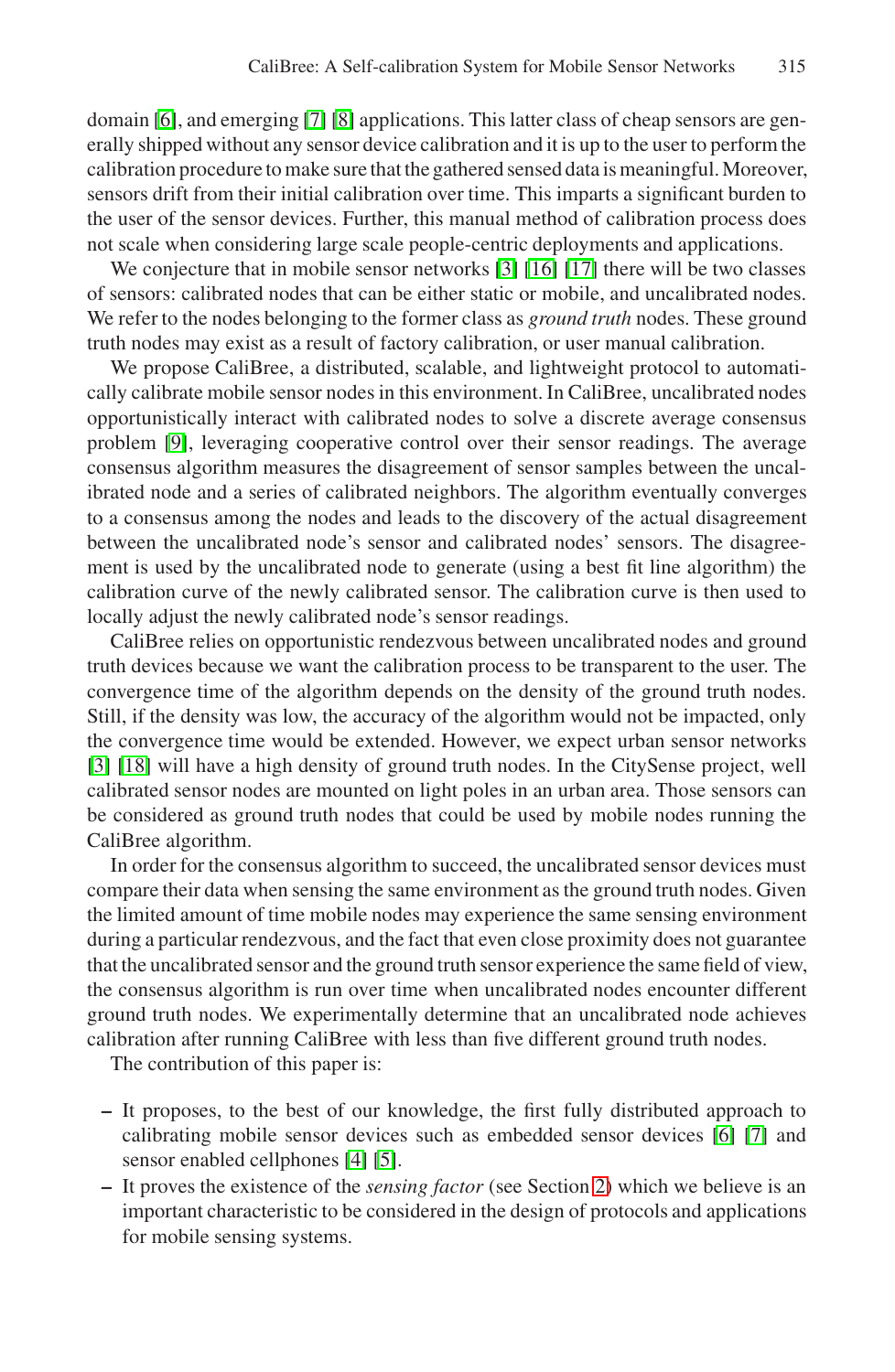- **–** It presents a calibration technique which is efficient, scalable, and lightweight, therefore suitable t[o](#page-6-0) be applied t[o](#page-10-0) [m](#page-10-0)obile sensing systems.
- **–** It shows the experimental evaluation of the Cali[Bre](#page-15-5)e protocol through validation using a testbed of static and mobile embedded sensor devices [1].

<span id="page-2-0"></span>In the following sections, we describe the motivation, design, and evaluation of the CaliBree system. In Section 2 we motivate the need of an efficient and scalable calibration protocol for mobile sensor networks. In Section 3 we discuss the shortcomings of existing techniques proposed in the literature to achieve sensor networks calibration. The CaliBree design is illustrated in Section 4, and Section 5 describes the experimental approach we took to validate CaliBree. We summarize our work in Section 6 where we al[so d](#page-16-3)i[scus](#page-16-4)s our future research direction.

# **2 Motivation**

Curiously the issue of calibration of wireless sensor networks has received low attention in the literature despite it being recognized as a fundamental issue. Without calibration the data acquired from such networks is meaningless. This obvious fact and the difficulties in performing calibration in general is a repeated finding of real world sensor network deployments [19] [20]. Emerging mobile sensing architecture which are the focus of this paper will not be different.

To quantify the magnitude of the calibration problem we perform experiments with our own building sensor network testbed comprising both mobile and static sensors. We perform experiments to:  $i$ ) show the variability of the individual calibration curves between multiple sensor nodes considering two different sensing modalities, and *ii)* quantify how the differences in these calibration curves would impact the actual reported sensor values from these nodes. For both of these experiments we used the Tmote Sky wireless sensor [1], a multimodal sensing platform commonly used by the experimental sensor network community.

**Manual Sensor Calibration.** F[or](#page-17-2) all the experime[nts](#page-17-1) performed unless otherwise noted we used a set of manually calibrated Tmote Sky sensor nodes as ground truth nodes. Given the linear response of the Tmote Sky sensors we took four calibration points for 21 different Tmote Sky on two of the available sensor suite on the node, namely the PAR (Photosynthetically Active Radiation) light sensor, which has a frequenc[y resp](#page-4-0)onse range approximately equivalent to that of a human eye, and the temperature Sensirion AG temperature/humidity sensor. Ground truth sensor readings were provided for temperature by the Extech SuperHeat Psychrometer RH350 [30] and for light by the Extech Dataloggin Light Meter 401036 [31]. As per the typical manual calibration process a calibration curve specific to the sensor in question was determined by taking a linear regression of measurements of the physical phenomena (provided by the ground truth sensors) and the raw output of the sensor in question. The value of the raw output used in the regression was the mean of 20 individual raw readings.

Figure 1(a) and Figure 1(b) present the larger and smaller bounds sensor specific calibration curves for, respectively, the PAR and temperature sensors. The larger bound curve is associated to a node to which we give the label "A" whereas the node associated to the lower bound curve is labeled with "B". The x-axis represents the raw output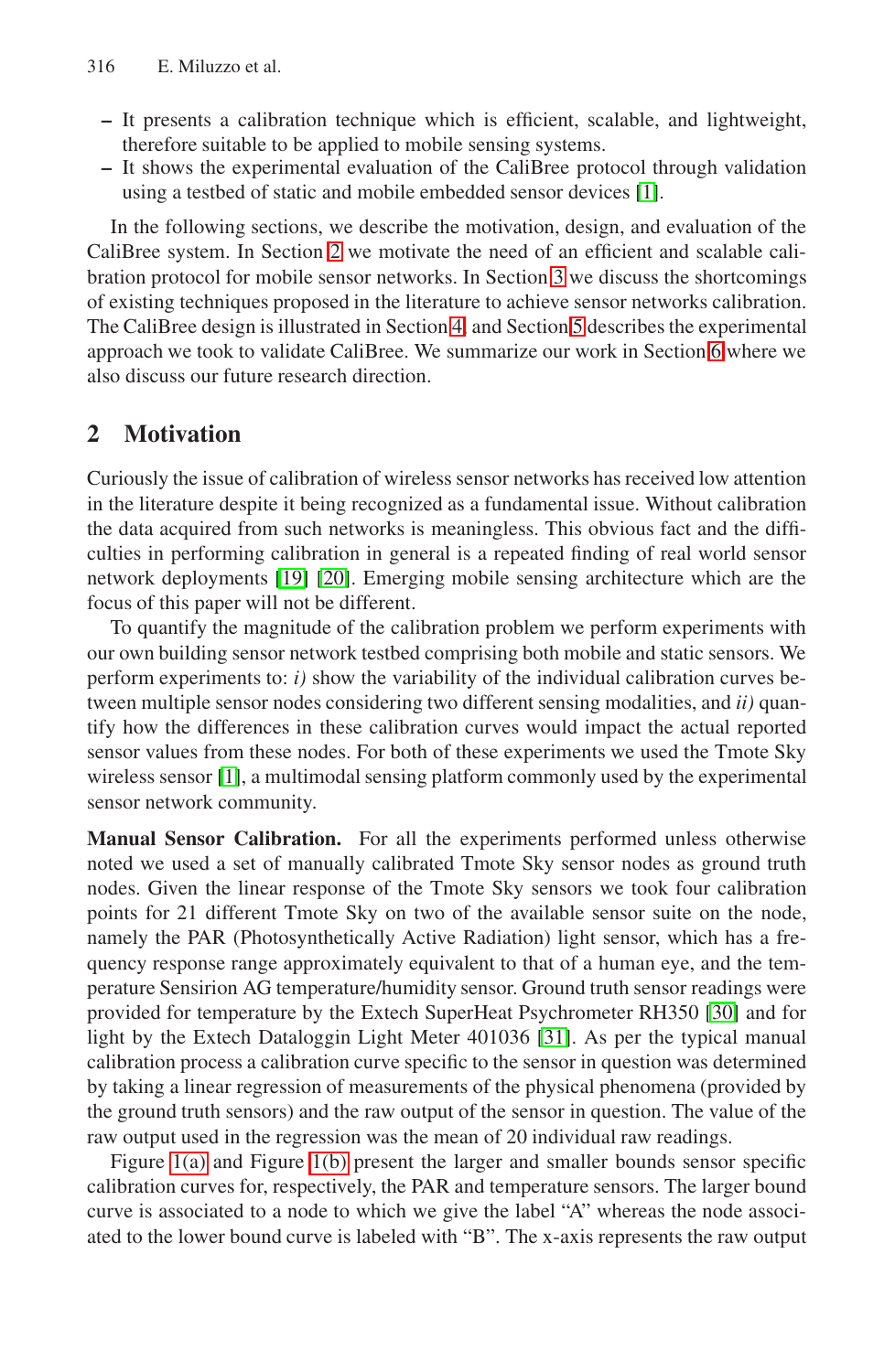of the sensors while the y-axis provides actual l[ight](#page-4-1) [\(](#page-4-1)in [Lux\)](#page-4-2) and temperature (in degrees Celsius) values that are expe[cted to](#page-4-2) correspond to the Analog to Digital Converter (ADC) output of the sampled sensors.

We also derive the sensed data values from the factor[y](#page-4-1) [Tm](#page-4-1)ote Sky calibration curves and compare them to the values calculated with the manually derived calibration curve for same ADC outputs. The difference between the readings is plotted in Figure 1(c) and Figure 1(d) for the PAR and temperature sensors respectively and represents the calibration error of the sensor nodes coming off the [facto](#page-4-3)ry. [In Fig](#page-4-0)ures 1(c) and 1(d) the y-axis presents the calibration error of nodes A and B, relative to the ADC output of the sensor itself, which is reported in the x-axis. In Figure  $1(d)$  errors of up to 55 degrees Celsius are shown depending on the temperature range. Similarly, in Figure 1(c) error as large as nearly 2,600 Lux are demonstrated.

**Variations in the sensor specific calibration curves.** Our experimentation demonstrated differences both in the gain and offset of the calibration curves for each sensor node and manufacturer provided generic calibration curve (see Figures 1(a) and 1(b)). Not only were there differences between the individual sensor nodes but there were patterns in the type of calibration error depending on the modality considered. The light sensor had very small difference in the offset of the calibration curves while it had substantial difference in the gain between each [cur](#page-16-5)v[e. F](#page-16-6)o[r in](#page-16-7)stance the error when the light sensor is exposed to bright environments, where the ADC's output is near 4000 units, is nearly 2600 Lux, whereas in darker environments (low ADC output) the error can become small. In contrast was temperature sensor for which the calibration curves had both gain and offset v[ariat](#page-16-0)i[on](#page-15-1) b[ut w](#page-16-8)i[th](#page-15-4) offset differences being more substantial. This suggests any general approach to calibration must be able to both determine the unique gain and offset values for each sensor device.

Existing calibration approaches within wi[rel](#page-15-3)ess sensor networks do not assume the presence of well calibrated sensor nodes in the network (i.e., [21] [23] [22]). This is in line with the typical assumption about the use of cheap, lower quality (i.e., radio interface and sensors), resource constrained sensor nodes that collectively form a dense network over the sensor field. However, these assumptions do not hold in an emerging class of sensor network architectures [16] [3] [14] [5] deployed in urban areas, where such restrictions are not longer motivated, and comprising new advanced forms of embedded sensor platforms such as sensor enabled cellphones [4]. In particular, this impacts how calibration should be performed within such networks. Specifically, the potential exists for a subset of the devices to be capable of acting as ground truth nodes, i.e., sources of reliable calibrated sensor data. Such [nod](#page-15-1)[es a](#page-16-9)re able to support the rest of the network comprised by uncalibrated sensors. Due to the availability of ground truth sensor data a traditional approach to calibration becomes possible. This being the approach of determining the calibration curve for a particular sensor based upon a collection of sensor values that can be compared to the ground truth sensor data. This comparison is opportunistic in the sense that due to the uncontrolled mobility patterns of either or both the ground truth and uncalibrated nodes, the uncalibrated nodes probabilistically encounter ground truth nodes. We envision a scenario where urban-scale sensor network deployments provide a number of well calibrated sensors [3] [18] with which uncalibrated nodes could rendezvous in order to perform calibration.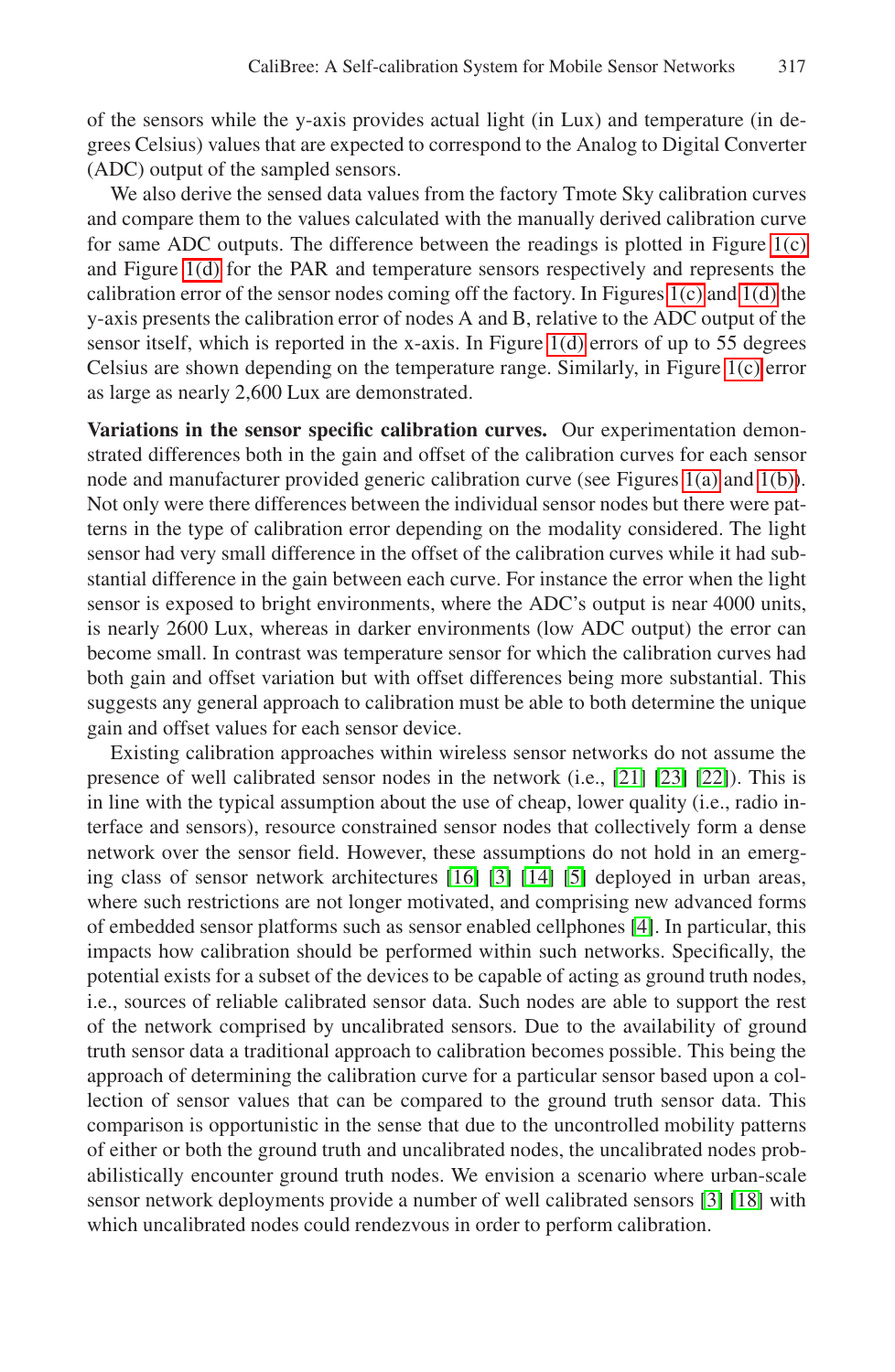<span id="page-4-3"></span>

of the PAR calibration curves obtained by of the temperature calibration curves obmanually calibrating 21 Tmote Sky nodes.



<span id="page-4-1"></span>curves.



<span id="page-4-4"></span>measured with a set of 21 Tmote Sky nodes gradient measured with a set of 21 Tmote arranged in a 3 by 7 grid with a 0.5 meters Sky nodes arranged in a 3 by 7 grid with a spacing within an indoor office space envi-0.5 meters spacing within an indoor office ronment.



<span id="page-4-0"></span>(a) Plot of the upper and lower bounds (b) Plot of the upper and lower bounds tained by manually calibrating 21 Tmote Sky nodes.



<span id="page-4-2"></span>(c) Plot of the light calibration error mea-(d) Plot of the temperature calibration ersured by comparing the sensed data ob-ror measured by comparing the sensed tained from the factory calibration curves data obtained from the factory calibration and the manually generated calibration curves and the manually generated calibration curves.



<span id="page-4-5"></span>(e) Contour plot of the mean light intensity (f) Contour plot of the mean temperature space environment.

**Fig. 1.**

Superficial consideration of this approach to calibration suggests that performing calibration in such networks is trivial. However, several factors make the calibration challenging. Firstly, the calibration can only occur when the ground truth node and the uncalibrated node are experiencing identical sensing environment. This is necessary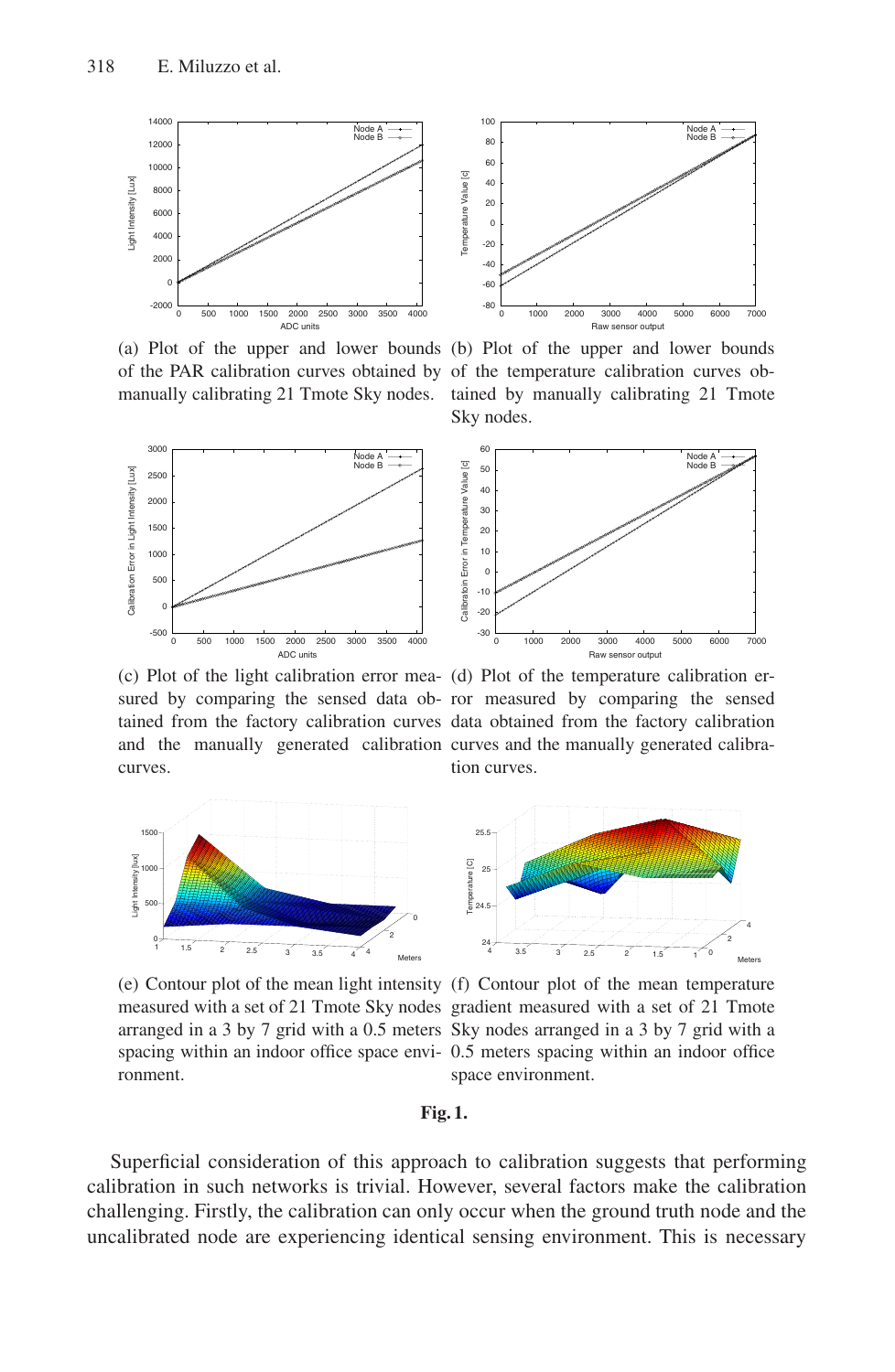because the comparison between calibrated and uncalibrated data is only meaningful when the same input to the sensors is applied. Secondly, the calibration rendezvous is complicated by the existence of the *sensing factor*. The sensing factor is identified by the tendency of a physical phenomenon to be localized to a small region around the entity taking the measurement. If for example we consider the light sensing modality, given the high directional nature of light, the light readings reported by a light sensor are relative to the proximity region of the sensor. In contrast, for the temperature modality, the temperature gradient around a temperature sensor presents a much smaller variation. In general, [the](#page-16-10) existence of the sensing factor is largely independent of the specific modality in question and can be related to a broad class of sensors (e.g, light, dust/pollen, *CO*<sub>2</sub>, sound, etc.). The variability of the sensor data relative to an originating location of sampling increases rapidly as the distance from this origin increases (for example consider the exponential decay of various phenomena such as light and heat). We note that the sensing factor, since it is based upon invariant physical laws, will remain the same regardless of the components of the sensor devices themselves. Unlike discussions of short communication [rend](#page-4-4)ezvous durations found in DTNs (Delay Toler[ant](#page-4-5) [N](#page-4-5)etworks) (such as discussed in [13]) which could be an artifact of the short range low power radios, the sensing factor will be present regardless the radio technology and more or less dependent on the sensing modality.

**Characterizing the Sensing Factor.** To quantify the sensing factor we performed an experiment where both light and temperature were sampled from a 3 by 7 static grid of 21 calibrated Tmote Skys separated by a 0.5 meters distance. The nodes were placed [in](#page-4-4) an indoor environment during daylight hours. Figure 1(e) is a contour plot of light readings and Figure  $1(f)$  is the contour plot for the temperature readings. Both Figures 1(e) and 1(f) clearly demonstrate the variability of light and temperature over relatively short distances. Gradients exist with the sampled phenomena and the variability of these gradients increases with distance. It is evident that the variation of the light intensity is larger than for the temperature (light drop is of about 500 Lux in just 0.5 meters whereas one Celsius degree variation in temperature is obtained over more than 2 meters). This implies that if for example a light ground truth node was positioned in the  $(x,y)=(1,0)$ location in Figure 1(e), an uncalibrated light sensor node needs to move close within 0.5 meters distance from the ground truth node in order to sample a sensing environment similar to the one of the ground truth node and perform accurate calibration. For the temperature sensor, the distance between ground truth node and uncalibrated nodes within which the calibration can be performed becomes larger.

In general, mobility combined with the sensing factor reduces the time interval in which nodes experience the same environment which is a requirement to perform accurate calibration. CaliBree is designed to operate quickly when uncalibrated nodes enter the same sensing environments of ground truth nodes. It also allows uncalibrated nodes to exploit distance information between themselves and ground truth nodes and make decisions about whether to rendezvous with them or not.

### **3 Related Work**

A significant amount of work spanning many decades addresses the general problem of sensor calibration. However, relatively few solutions are developed for the more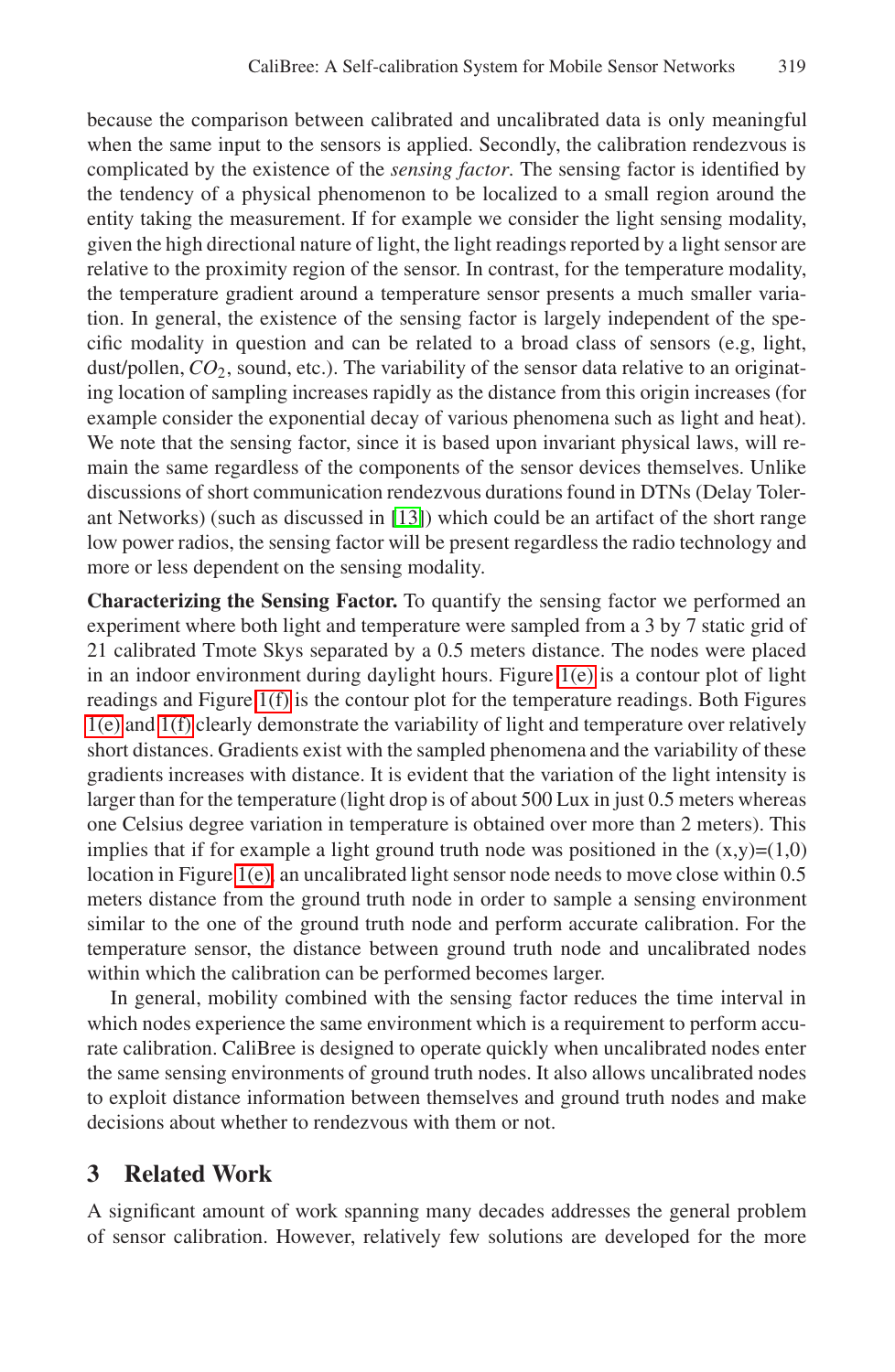recently formed conception of wireless sensor networks [10] [12] [11]. The bulk of research in this more focused area deals primarily with energy-efficient networking and distributed computing, rather than with accurate sensing. In fact, the payload of packets in these net[wor](#page-16-11)ks is often treated as a black box that is ignored or abstracted away. The work that does exist in calibrating wireless sensor networks assumes a dense network of static and highly resource-constrained nodes [28], and is not directly applicable to sensor networks with uncontrolled mobility (e.g., [3]), the [envi](#page-16-11)ronment assumed in this paper. These networks comprise loose federations of heterogeneous nodes with variable mobility patterns (i.e., static and mobile) that l[ead](#page-16-5) [to v](#page-16-7)a[riab](#page-16-6)l[e an](#page-17-3)d often sparse nodes density.

Motivated by the unscalability of manual calibration techniques with a known standard input signal, the authors of [24] propose a technique called "macro-calibration" for use in networks of thousands of no[des.](#page-16-12) The technique builds an optimization problem from trends and relationships observed in the aggregate sensor data provided by the network to generate calibration equations. However, the design and evaluation of [24] focuses on the accuracy of range estimates between nodes to support localization. Others have also contributed solutions limited to the needs of locali[zatio](#page-16-13)n [21] [22] [23] [29] and time synchronization rather than the sensor modality agnostic type of calibration that is our focus. More general and less modality and application specific calibration is considered in [25]. This work also adopts the aforementioned "macro-calibration" approach in densely deployed networks. More recent work [26] does not require the same levels of density, but assumes that sampled sensor data is band limited. By sampling this data above the Nyquist rate, the actual sensor values will exist in a lower dimensional subspace of the higher dimensional space comprised by the uncalibrated readings.

<span id="page-6-0"></span>A calibration approach involving robotic network elements is presented in [27], whereby a robot with calibrated sensors gathers samples within the sensor field to allow already deployed static sensors to be calibrated/re-calibrated as required. Our work differs in that we do not depend on controlled robotic mobility but rather we exploit opportunistic rendezvous between mobile uncalibrated and calibrated sensor nodes carried by humans and their vehicles. Further, our solution does not require the introduction of costly and complex robotic hardware.

### **4 CaliBree Design**

In this section we present the design of the CaliBree protocol. Recall the definition of sensing contact time as the time window in which mobile nodes experience approximately the same sensing environment. Similarly, we term the spatial region where nodes experience the same sensing environment as the *common sensing range*. The sensing contact time depends on several factors including mobile node's speed, sensor orientation, obstacles to a sensor's field of view, and the physical sensing range limit. The common sensing range varies with sensor type. For example, as shown in Section 2, the common sensing range for light tends to be small due to its highly directional nature, whereas for temperature the common sensing range is larger since the temperature gradient is typically small in the proximity of a human-carried sensor device. Given that an uncalibrated node should experience the same sensing context as the ground truth node during the calibration process, if the common sensing range is small the sensing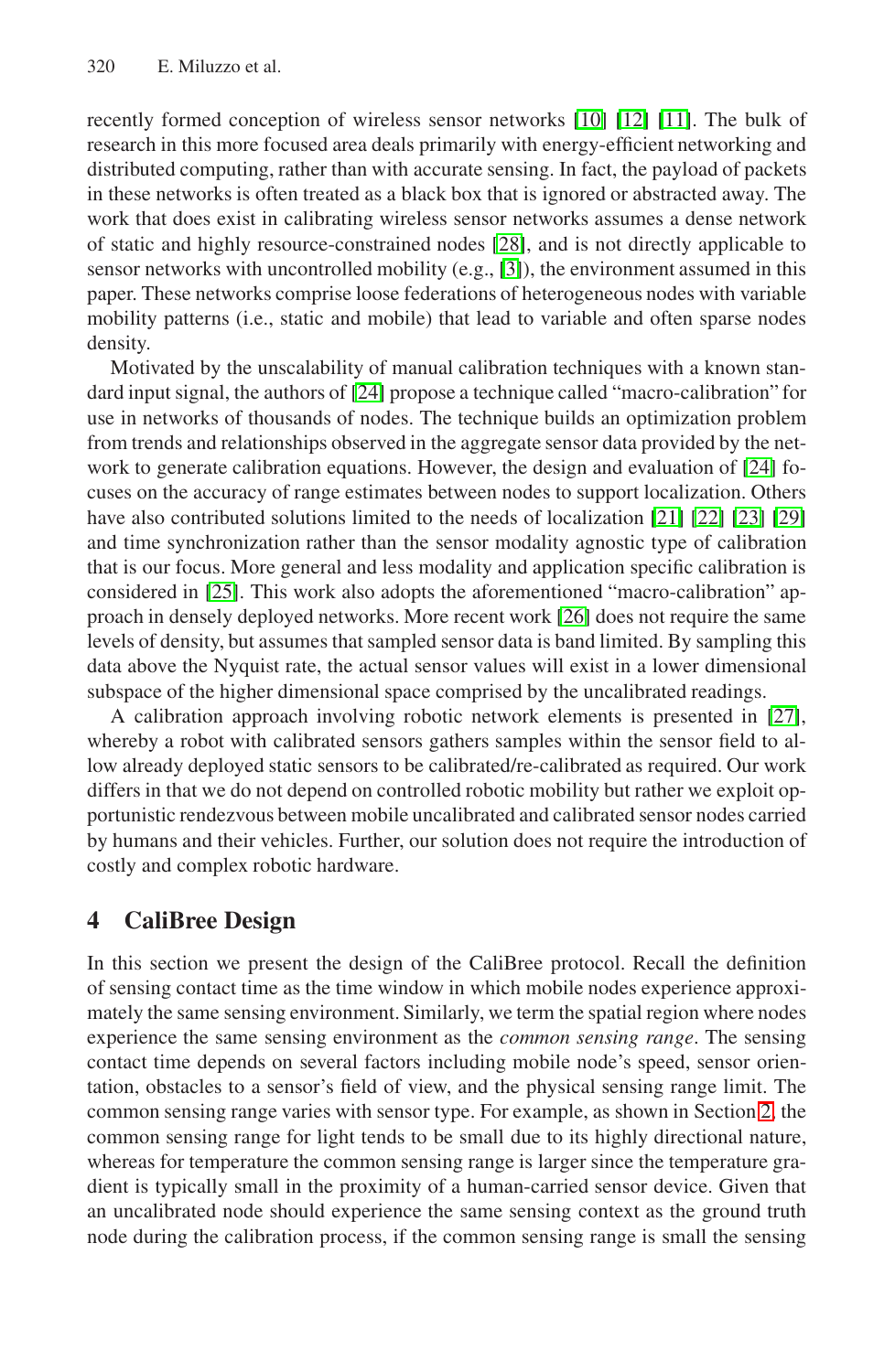<span id="page-7-0"></span>contact time could be very short. Moreover, if either or both the uncalibrated or ground truth nodes are moving the sensing contact time may be further shortened. We show in Section 5 that in the case of a location-dependent sensing modality like the light sensor, the sensing contact time is in the order of few seconds under human mobility patterns. There is then a need to design a calibration protocol that is fast, completing during the short sensing contact time.

To this end, CaliBree is designed to solve a distributed average consensus problem. Equation (1) shows the formulation of the discrete consensus problem we use:

$$
\bar{d}_i(k+1) = \begin{cases}\n(1-\varepsilon) \cdot \bar{d}_i(k) + \varepsilon \cdot \sum_{j=1}^{N_i} \frac{s_i(k) - s_j(k)}{N_i}, & k > 0, \\
d_i^{uncal}, & k = 0.\n\end{cases}
$$
\n(1)

 $d_i(k)$  is the average disagreement measured by node *i* up to round *k*;  $0 < \varepsilon < 1$  sets the weight given to the current round's disagreement consensus;  $N_i$  is the set of ground truth nodes in *i*'s neighborhood at round *k*;  $\frac{s_i(k)-s_j(k)}{N_i}$  is the [aver](#page-10-1)age disagreement between *i*'s sample and those of the ground truth nodes in range at round  $k$ ;  $d_i^{uncal}$  is the difference between the uncalibrated data and one of the ground truth node's data when the calibration starts.

The consensus algorithm formulated in (1) works as follows. Each ground truth node periodically transmits a beacon advertising its availability to participate in the calibration routine for at least one sensor type. If an uncalibrated node wishes to calibrate its [sen](#page-7-0)sor of an advertise[d t](#page-7-0)ype, it replies to this advertisement, triggering the CaliBree protocol (a distance-based energy optimization to this trigger is described in Section 4.3). U[po](#page-7-0)n receiving a reply to its advertisement, the ground truth node starts broadcasting a series of packets containing its instantaneous sensed data value for the sensor type under calibration. We call these broadcasts packets sent by the ground truth nodes *calibration beacons*. As the uncalibrated node starts receiving the calibration beacons it begins running the consensus algorithm. The uncalibrated node calculates the difference between its own sensed data and the sensed value from the ground truth node and feeds this difference into Equation 1 as  $s_i - s_j$ . Equation 1 outputs the current estimate of the average 'disagreement' between the uncalibrated and ground truth nodes. The average disagreement  $\bar{d}$  from Equation 1 decreases as the uncalibrated node physically approaches the ground truth node(s) and their sensing ranges begin to overlap. Considering a particular node pair  $(i, j)$ , the minimum  $\overline{d}$  occurs at the time of maximum sensing range overlap between the uncalibrated node and the ground truth node (i.e., they both are sampling a similar environment). This  $\overline{d}^{min}$  estimates the uncalibrated sensor device's true offset from the ground truth sensor.

In the following, we demonstrate the ability of the consensus algorithm to converge to the minimum disagreement. We investigate the calibration of the light sensor for this experiment and throughout the paper given the challenge implied by the highly directional nature of light. By showing that CaliBree is able to work for light, which potentially leads to small sensing contact times due to its sensitivity to sensor orientation and obstructions, we gain confidence that it works well for other sensor types, under less demanding constraints as well. We implement the consensus algorithm on Tmote Sky [1] wireless sensor nodes, and start by manually calibrating a single ground truth node. The ground truth node is placed on a shelf next to the window in our lab.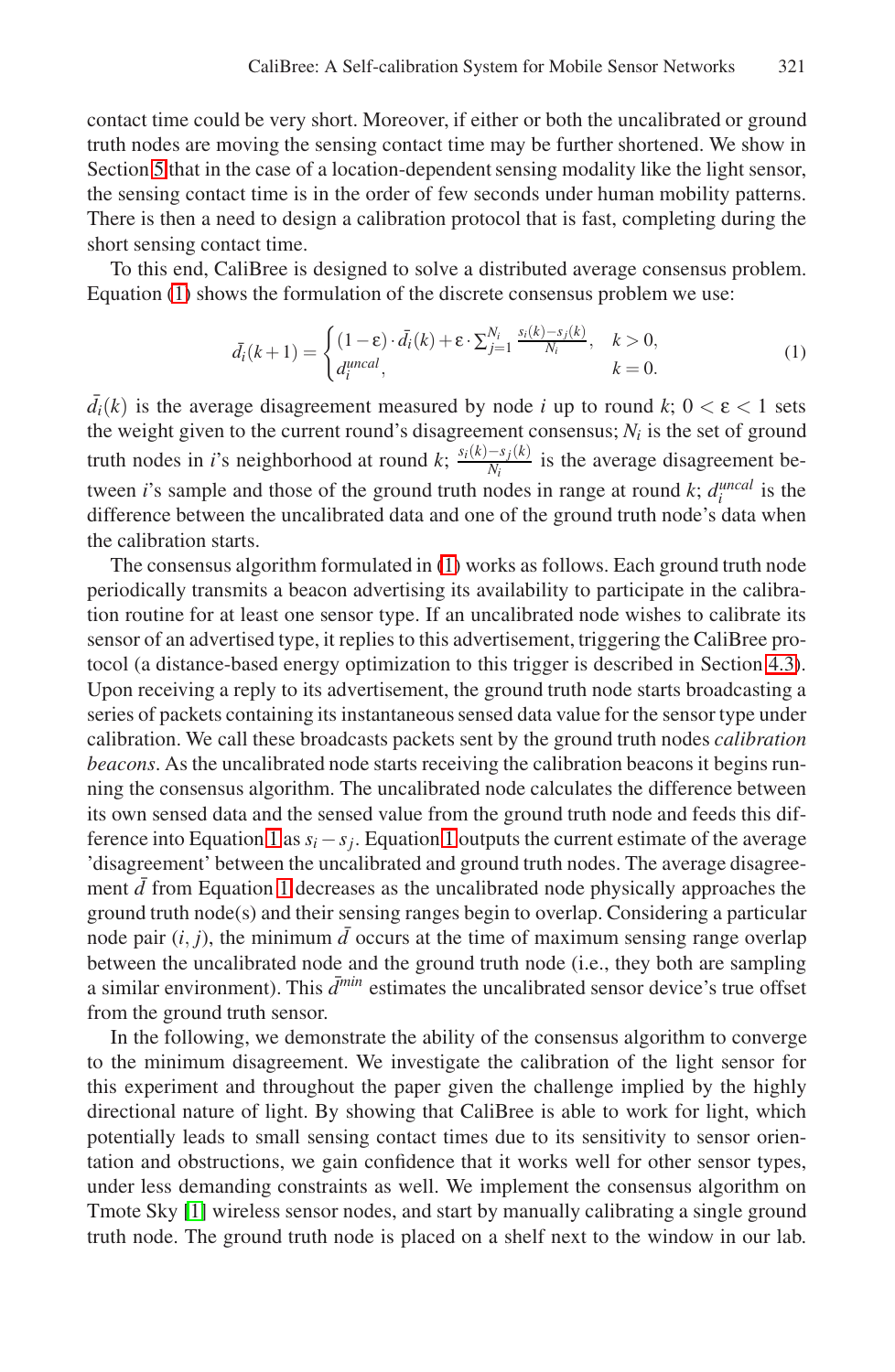Figure 2(a) shows the evolution of the average disagreement  $\bar{d}$  between the uncalibrated light sensor and the single ground truth node as a human carries the uncalibrated sensor periodically towards and then away from the ground truth sensor. The minima in Figure 2(a) represent the minimum disagreements and are achieved every time the uncalibrated node arrives within the common sensing range of the ground truth node. In this experiment the minimum disagreement is approximately 700 Lux. In Section 5 we show that the common sensing range, i.e., the spatial region where nodes experience the same sensing environment, depends on the relative context of the nodes (e.g., light sensor orientation).

At the moment the minimum disagreement is achieved, the uncalibrated sensed data plus the average minimum disagreement  $\bar{d}^{min}$  gives the actual ground truth sensor readings. For uncalibrated node *i* and ground truth sensor *j*, we call the value of *i*'s sensor at the moment of minimum disagreement  $s_i^{min}$  and the value of *j*'s sensor at the same moment *s*<sup>*min*</sup></sub>. Then we have that  $s_i^{min,j} + \bar{d}^{min,j} = s_j^{min}$ , where  $s_i^{min,j}$  is the value of *i*'s sensor at the moment of minimum disagreement during the rendezvous with ground truth sensor *j*. Moreover, we use  $ADC_i^{min,j}$  to refer to t[he o](#page-17-4)utput of the analog to digital converter (ADC) that samples the sensor on the sensing device *i* at the time of the minimum disagreement during the rendezvous with the ground truth node *j*. The  $s_i^{min,j}$ value is a function of this ADC value, where the function is defined by the sensor manufacturer. The uncalibrated node stores the following bundle in an internal buffer for later reference when generating its calibration curve:  $\{ADC_i^{min,j}, s_i^{min,j}, \bar{d}^{min,j}\}.$ 

In case ground truth and/or uncalibrated nodes follow a sleep schedule to reduce their power consumption, CaliBree is not triggered if either the ground truth nodes or [the](#page-11-0) uncalibrated nodes are in sleep mode (use of a radio wake-up mechanism [33] is possible, but is outside the scope of this paper). If a rendezvous occurs when both ground truth and uncalibrated nodes are awake, the node(s) stay awake until the calibration rendezvous completes. Due to CaliBree's reliance on the uncalibrated node and the ground truth node sharing a common sensing context, which may quickly change due to human mobility, for best performance we recommend prioritizing the CaliBree service over other platform services during the ground truth rendezvous period. We conjecture this is not excessively disruptive for the current sensing device running application since as we show in Section 5.2 the calibration rendezvous lasts for t[wo](#page-10-0) seconds at most.

#### **4.1 Best Fit Line Algorithm**

The best fit line algorithm takes as an input the collected bundles and generates a sensor device's calibration curve in the form  $y = f(x)$ . Here *x* represents the ADC input and *y* the calibrated sensed data output. The best fit line algorithm takes as input the two finite sets  $\{x_i = ADC_i^{min}\}\$ and  $\{y_i = s_i^{min,j} + \bar{d}^{min,j}\}\$ , for  $j \in [1,N]$  where *N* is the number of encountered ground truth nodes, and produces the calibration equation. In Section 5 we show that fewer than five ground truth nodes are needed by the best fit line algorithm to compute the calibration curve.

By running the calibration algorithm every time an uncalibrated node encounters ground truth nodes we reduce the calibration error (e.g., due to slightly differing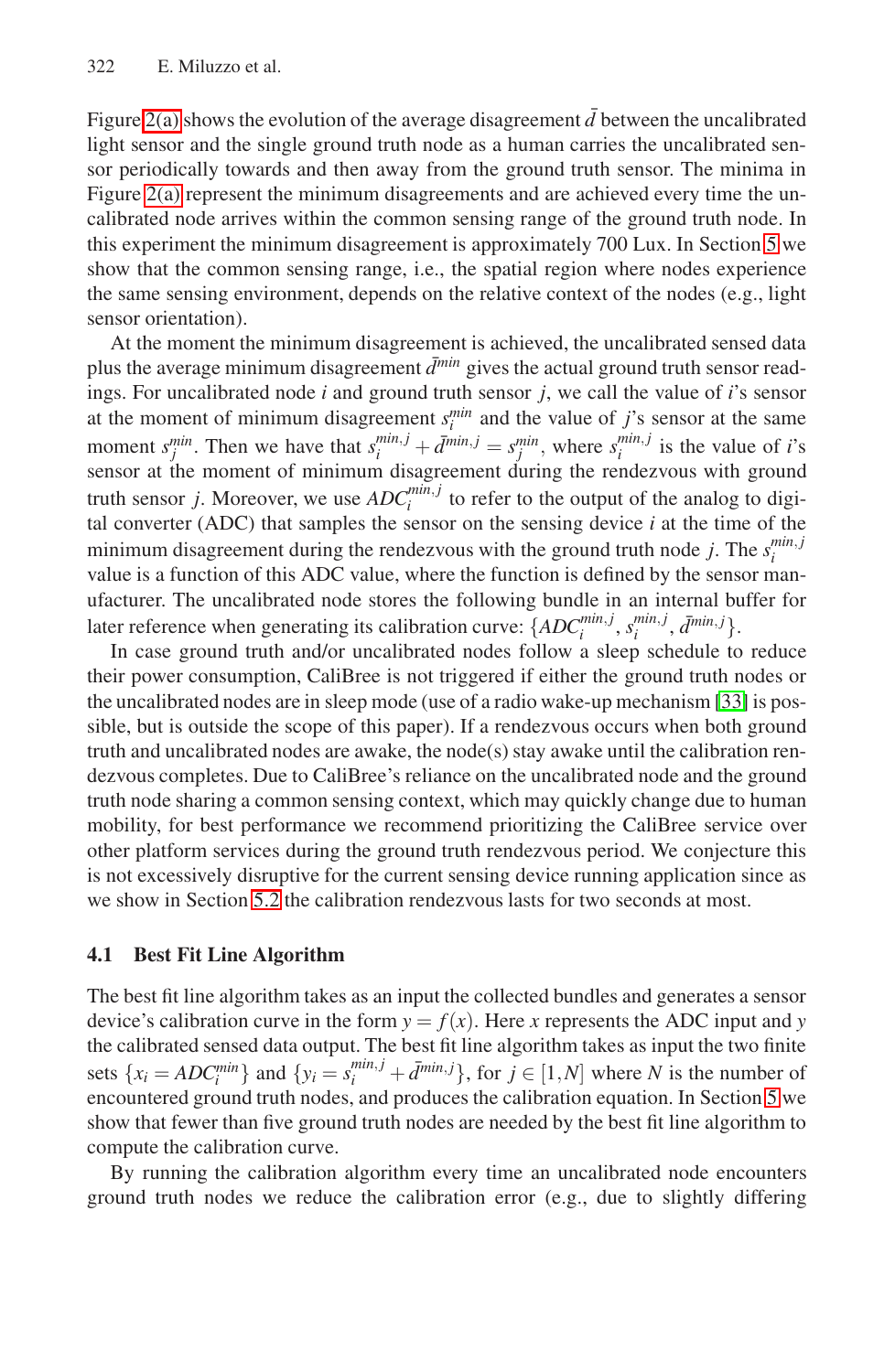<span id="page-9-0"></span>

(a) Plot of the disagreement over time between (b) Plot of the RSSI measured at the mobile an uncalibrated node and one ground truth node node from packets received by the ground truth when the uncalibrated node rendezvous multi-node as a function of the distance from the ple times with the ground truth node. ground truth node.

#### **Fig. 2.**

sensing context during the calibration rendezvous) that might be introduced by performing calibration by relying on one or few ground truth nodes.

### **4.2 Epsilon Adaptation**

To make CaliBree more responsive to the dynamics of a mobile sensor network Cali-Bree adapts the ε value in Equation 1 according to the sensing context of the uncalibrated and ground truth nodes. Recall that as  $\epsilon$  increases the weight given to the newly calculated disagreement value increases relative to the average historical value. Cali-Bree adaptively changes the value of  $\varepsilon$  when some ground truth readings might introduce large errors and increase the time to convergence of the minimum disagreement estimation. In particular, the value of  $\varepsilon$  is reduced (less weight to the current sample) when:

- **–** the distance between the uncalibrated node and the ground truth node is large;
- **–** the orientation of the uncalibrated node is different than the orientation of the ground truth node(s);
- **–** the time since the ground truth node was last calibrated is large;
- **–** there are hardware differences between the uncalibrated sensing device and the ground truth node(s) (e.g., different ADC scaling), such that comparison of the sensor readings is not possible.

To allow the uncalibrated node to make these determinations, the ground truth sensor includes its current orientation, calibration time stamp, and hardware specifications in each calibration beacon. Location is also stamped in the calibration beacon if a localization system is in place in the network. If this is not the case, we describe in the next section how well distance between nodes can be estimated using the RSSI values of exchanged packets. In our current implementation we do not yet make use of this information to adapt  $\varepsilon$ , but instead we experimentally find that a fixed value of  $\varepsilon$  is 0.05 balances the sensitivity and convergence time of the average consensus algorithm.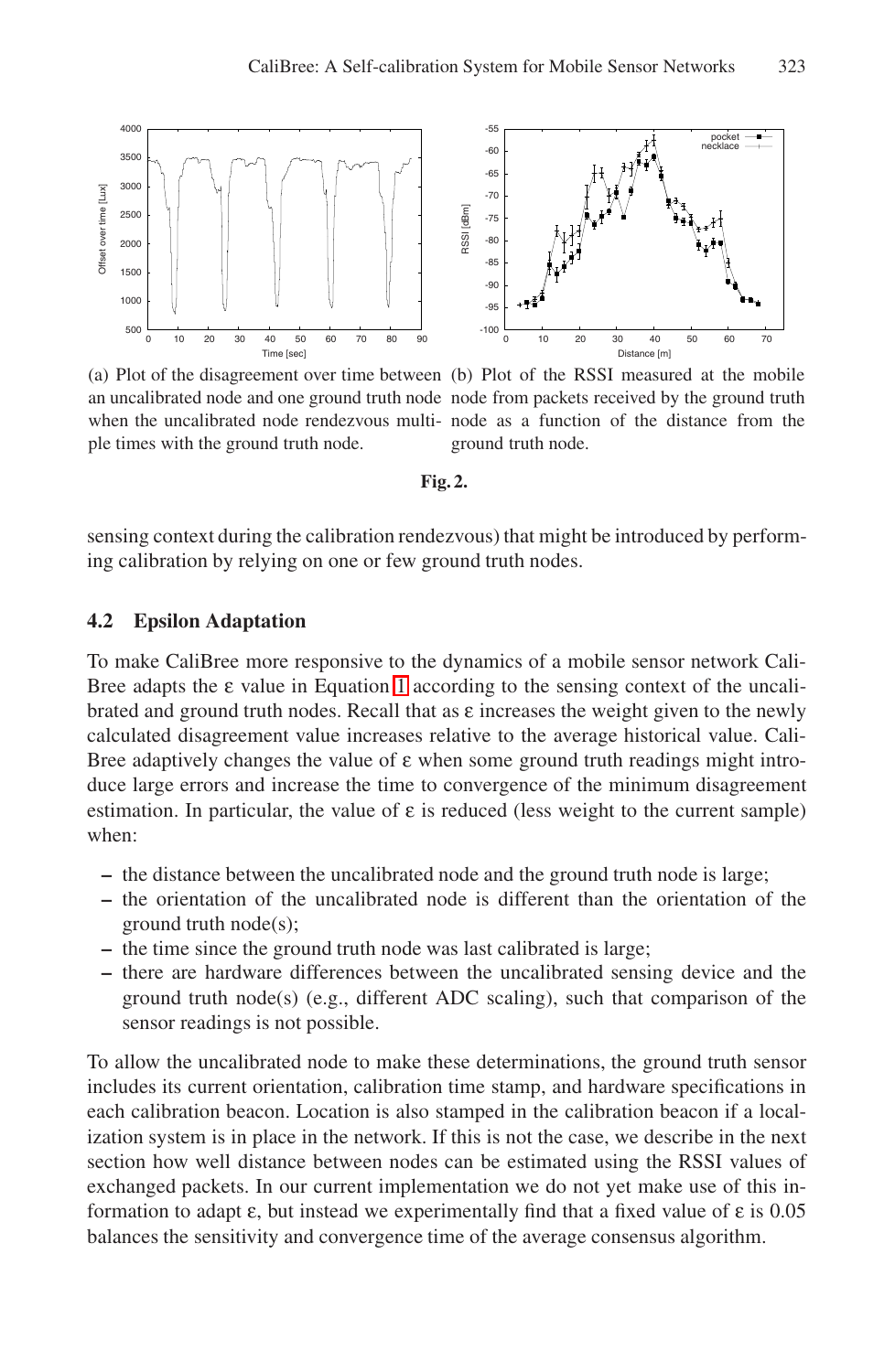### <span id="page-10-1"></span>**4.3 Distance Estimation**

CaliBree is triggered by an uncalibrated node when it determines via advertisement packet reception that it is approaching a ground truth node. CaliBree is most efficient, in terms of number of calibration beacons sent, if the protocol is triggered as close as possible to a given ground truth node. This is true since the average consensus algorithm will not converge to the minimum disagreement until the uncalibrated node and the ground truth node share a common sensing range. Calculating incremental disagreements far outside this common sensing range provides no benefit and is therefore wasteful. To determine the relative [distan](#page-9-0)ce between itself and a ground truth node, the uncalibrated node can leverage a localization system when available, or can perform estimates based on the Received Signal Strength Indicator (RSSI) measurements taken from advertisement packets transmitted by the ground truth node(s).

We run an experiment to verify whether the RSSI can be used as a satisfactory means to infer distance. The ground truth node is placed approximately in the middle of a long hallway. The ground truth node sends packets periodically from which a mobile node extracts and records RSSI information. The mobile mote is carried in one case in a necklace, and in the other case inside a pocket. Figure 2(b) shows a plot of RSSI at the single mobile node versus actual distance from the ground truth node. Error bars indicate the 95% confidence intervals. The ground truth node is placed about 38 meters from one end of an office building hallway (*x*=0). It can be seen that for both the necklace and pocket cases the measured RSSI increases as the mobile node approaches the ground truth node and decreases when the mobile node goes away from the ground truth node. While neither the ri[sing](#page-16-14) edge or the falling edge of either curve is Figure 2(b) is monotonic (perhaps RSSI can not be used for accurate ranging) we conjecture that RSSI can be effective as a coarse proximity indicator. In future work we will report on determining an appropriate RSSI threshold to serve as a boundary between "close" and "not close", inasmuch as these labels pertain to triggering Calibree. In our current implementation of CaliBree, ground truth nodes send advertisement packets at the lowest possible transmit power setting, which on the Tmote Sky platform and in our experimental field gives a radio range of approximately 8 meters, to minimize the number of wasted calibration beacons. Approaches such as [15] can be used at close range to refine the ranging estimate within an error of few tens of centimeters.

<span id="page-10-0"></span>Another way to determine the uncalibrated-ground [tru](#page-15-6)th nodes distance derives from more accurate forms of localization, e.g., on board GPS or hardware location engines [32], which will be largely used by future mobile sensing devices.

# **5 Experimental Evaluation**

In this section we evaluate the performance of the CaliBree protocol using Tmote Sky [1] wireless embedded devices. We implement CaliBree in TinyOS [2] which is currently the de-facto open source standard operating system for embedded experimental wireless sensor systems. We use a testbed of 20 static Tmote Sky nodes, calibrated to provide ground truth sensed data, deployed across the three floors of an office building. The experiments characterize the performance of CaliBree in calibrating the light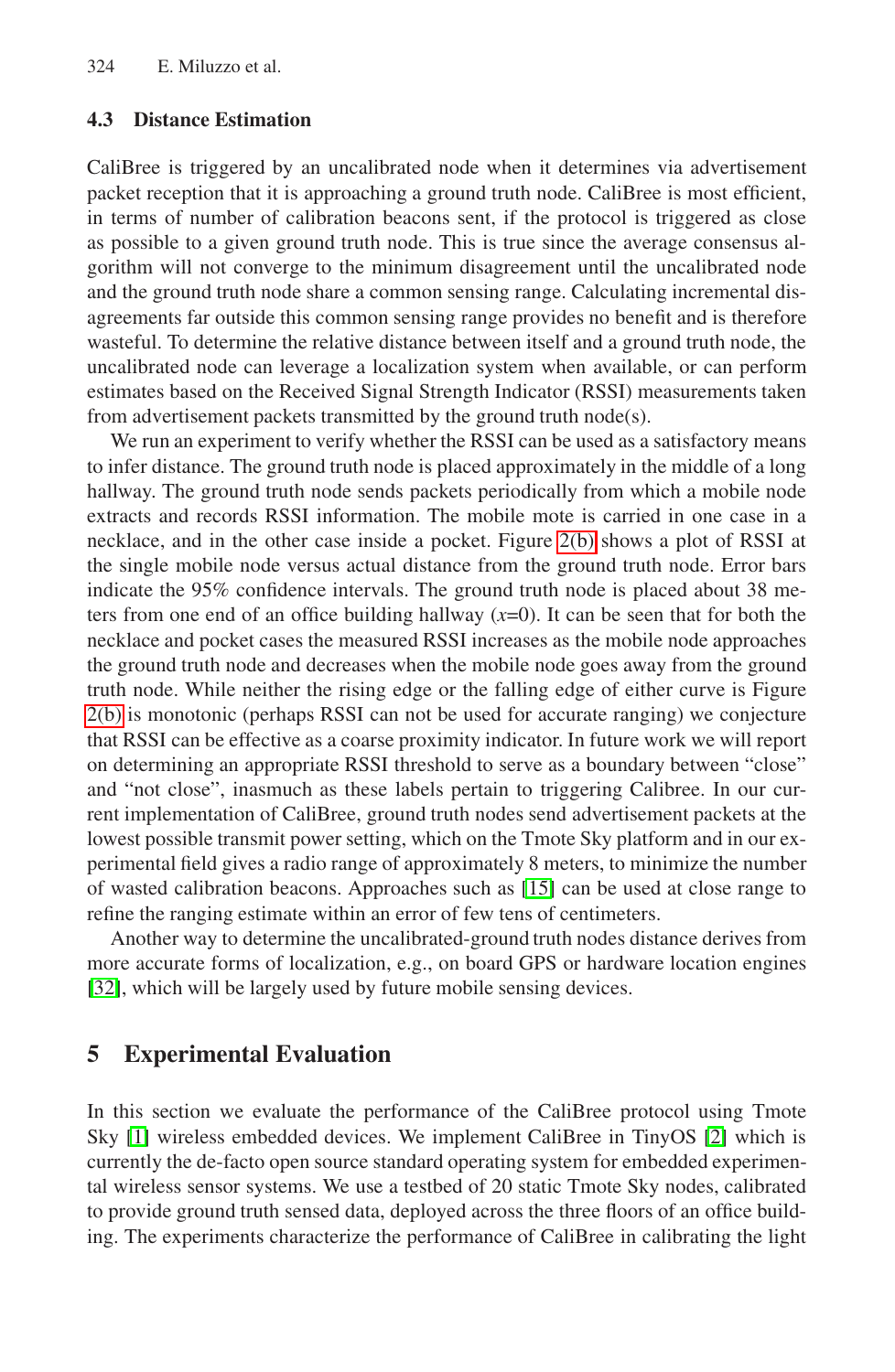sensor of a single<sup>1</sup> Tmote Sky sensing device as it is carried by a human moving at walking speed around the building. The mobility of the human brings the uncalibrated sensor through the sensing ranges of various arrangements of ground truth nodes, as described in the following.

Although we evaluate CaliBree with Tmote Sky platforms, CaliBree could be used equally well with any sensing platform that requires post-factory calibration or calibrated nodes that experience calibration drift ov[er tim](#page-12-0)e. We leave a survey of such devices to future work.

### **5.1 Sensing Contact Time**

In the followi[ng, w](#page-12-0)e quantify the sensing contact time, i.e., the amount of time two nodes experience the same sensing environment, between a mobile sensor and a static ground truth node. An uncalibrated sensor is carried at human walking speed through the sensing ranges of statically deployed ground truth nodes. In Figure 3(a) the output of the consensus algorithm, the average disagreement, is shown over time as the mobile uncalibrated node rendezvous with three ground truth nodes. The minima in the graph occur when the mobile node is within the common sensing range of each respective ground truth node, where the difference between uncalibrated and calibrated data is minimized. The plot inset in Figure 3(a) is a zoom in of the leftmost minimum. It shows that the amount of time the difference between the uncalibrated and ground truth data is minimum is on average about two seconds. This time interval, the sensing contact time, is [rel](#page-6-0)atively short even at human walking speeds when the ground truth node is static, underscoring the importance of efficient messaging and fast consensus convergence in the calibration protocol. Beyond this time interval the uncalibrated node no longer experiences the same sensing environment as the ground truth node and the accuracy of the calibration output decreases.

### <span id="page-11-0"></span>**5.2 Ground Truth Nodes Beacon Rate**

As described in Section 4, once an uncalibrated node triggers the calibration routine on the ground truth node, a series of calibration beacons are broadcast by the ground truth node. The broadcast nature of the calibration beacons allow other uncalibrated nodes to trigger their own calibration processes. These beacons allow the uncalibrated node to run [th](#page-7-0)e CaliBree consensus al[gor](#page-7-0)ithm. In our implementation the calibration beacon packet is 18 bytes in size. In determining the best rate at which ground truth nodes should send calibration beacons, one must consider how the resultant consensus update rate (consensus round interval) of the average consensus algorithm impacts the ability of the mobile sensing device to detect when it has left the common sensing range of the ground truth node.

In our implementation, presence in the common sensing range is inferred by detecting the difference from the minimum in a moving window average of consecutive values of  $\bar{d}$  from Equation 1. The output of Equation 1 is updated on the reception of every calibration beacon. Therefore, the speed at which a mobile node can detect it has

<sup>1</sup> CaliBree calibration accuracy is designed to be independent of the number of uncalibrated nodes that operate the calibration procedure concurrently.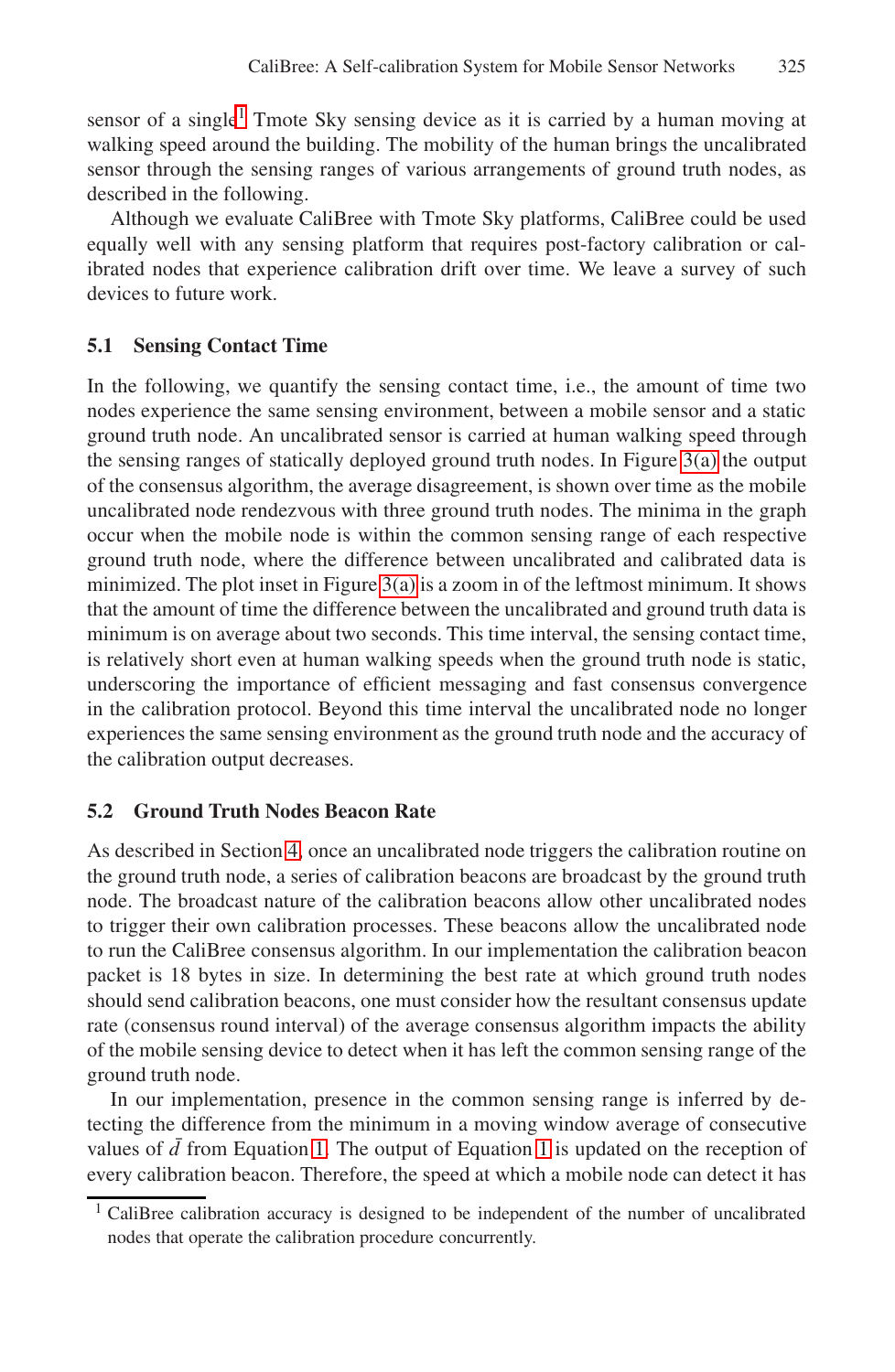<span id="page-12-0"></span>

(low speed).



(a) Plot of the sensing contact time. An uncal-(b) Plot of the amount of time an uncalibrated ibrated node experiences the same sensing en-node overestimates its presence in the common vironment as the ground truth node for a short sensing range of the ground truth node as a time, even under favorable operating conditions function of the calibration beacon transmission rate. The larger the transmission rate, the faster the consensus algorithm reacts to changed conditions and the lower the error.

**Fig. 3.**

left the common sensing range is proportional to the calibration beacon rate. Figure 3(b) shows a plot of the amount of time an uncalibrated node overestimates its presence in the common sensing range of the ground truth node as a function of the calibration beacon transmission rate. The overestimation presented here is calculated with respect to the common sensing range dwell time inferred when the beacon rate was 65 Hz, the maximum of our tested rates<sup>2</sup>. In order for the mobile node to immediately detect it has left the common sensing range, the calibration beacon rate should be infinite. Under more practical beacon rates and practical conditions (e.g., occasional packet loss), Figure 3(b) shows that when the calibration beacon rate is smaller than 25 beacons per second the consensus algorithm overestimates the dwell time in the common sensing area by 2.5 to 5.5 seconds, persisting in the minimum disagreement state even after leaving the common sensing range, and leading to inaccurate calibration results. For beacon rates larger than 25 pps the consensus algorithm updates the state faster and the estimated common sensing range dwell time is close to that given by the highest tested beacon rate. In our implementation we use a calibration beacon rate of 65 packets/sec. While this high data rate seems to be incurring high cost in terms of bandwidth and energy, we show that the calibration rendezvous lasts for few seconds (less than two) and it would be triggered only at the first time of usage of the sensing device and after long time scale (months or years) if needed due to sensor drift.

#### **5.3 Node Calibration**

In this section we show the performance of CaliBree when: *i)* the uncalibrated node comes across multiple co-located ground truth nodes, and *ii)* the uncalibrated node

 $265$  packets/sec approaches the maximum possible packet transmission rate of the TinyOS networking stack on the Tmote Sky platform.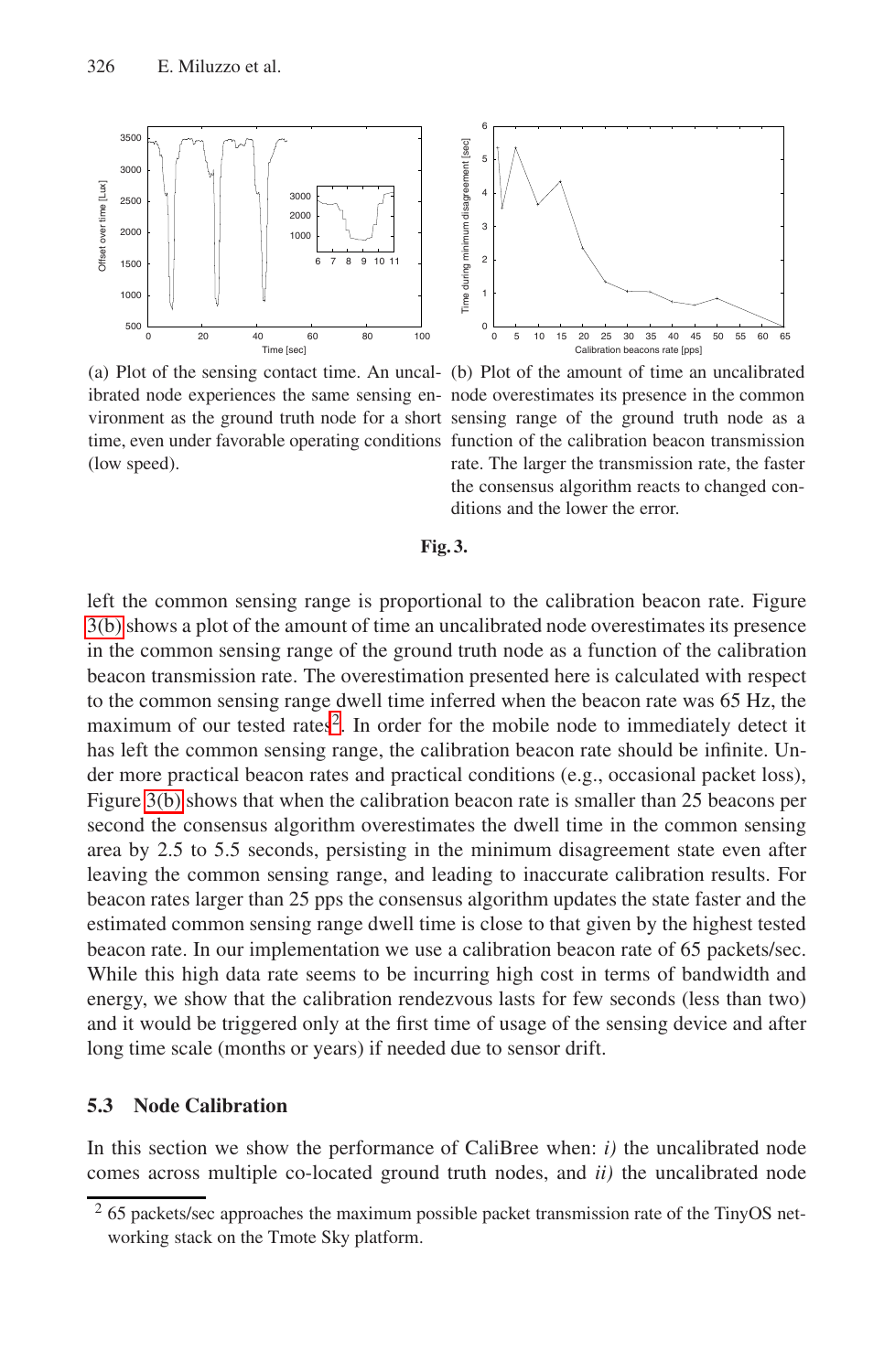<span id="page-13-0"></span>

(a) Plot of the calibration performance when a (b) Plot of the calibration performance when set of five ground truth nodes sit within a  $1m^2$  the uncalibrated node sequentially encounters area. five different ground truth nodes.

**Fig. 4.**

encounters one ground truth node a time while being carried around the three floor office building.

**Co-located ground truth nodes.** In this experiment five ground truth nodes are colocated within a  $1 m<sup>2</sup>$  area and are turned on sequentially at intervals of several seconds. The purpose of the experiment is to show the convergence of CaliBree when an uncalibrated node rendezvous with co-located ground truth nodes. The mobility of the uncalibrated sensor node carries it first towards the ground truth cluster, then away until five ground truth rendezvous have completed. After the fifth rendezvous the node remains co-located with the cluster for the duration of the experiment. The result is shown in Figure 4(a) where a comparison between the static ground truth data, the uncalibrated data, and calibrated sensor readings is reported. The values with the flat pattern on the upper part of the figure are the ground truth readings. As the number of active ground truth nodes increases, the calibration curve obtained with the best fitting line algorithm becomes more accurate and the final result when the fifth ground truth node is activated is that the calibrated data lays somewhere in between the highest and lowest ground truth data values. It is possib[le to](#page-13-0) see that precise calibration results can be obtained already after the first two rendezvous.

**Sparse ground truth nodes.** In the case of sparsely placed ground truth nodes across the building, the mobility of the uncalibrated node brings it through the sensing ranges of five different ground truth nodes. After the fifth rendezvous, the uncalibrated node remains near the fifth ground truth node to show that, after having computed the calibration curve from a data set of five data points from different locations, the uncalibrated node has achieved accurate calibration. In Figure 4(b), where again the flat segments in the upper part of the Figure represent the sensor readings of the ground truth nodes, we see that after the first few rendezvous the uncalibrated node starts producing accurate sensor readings. After the fifth rendezvous the CaliBree protocol is not run anymore and by placing the uncalibrated node near the last ground truth node for 200 seconds we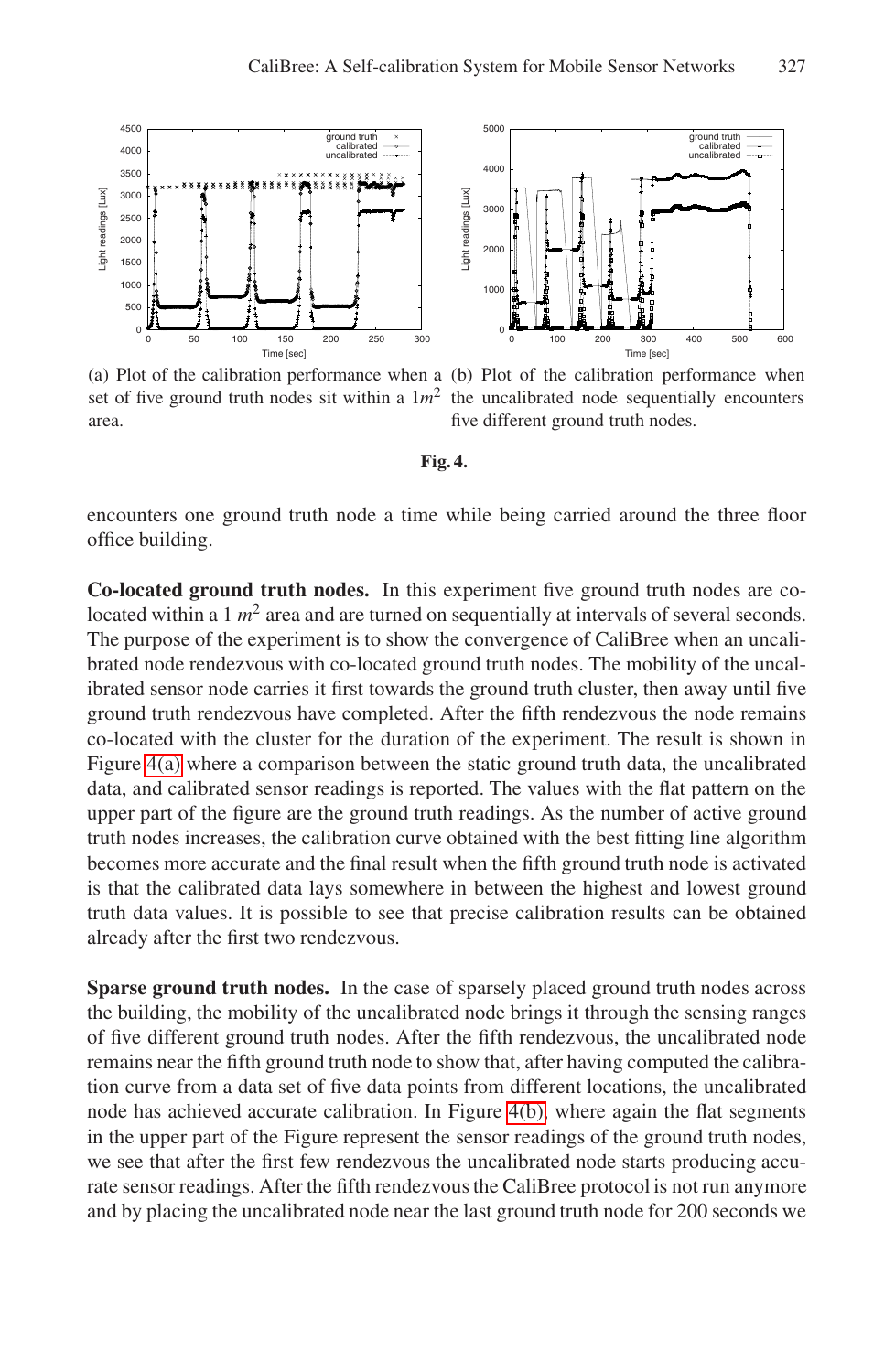observe that the uncalibrated node is accurately calibrated. In fact, as Figure 4(b) shows, the calibrated data curve overlaps the ground truth curve after the fifth rendezvous.

#### **5.4 Sensor Nodes Orientation**

In Section 4 we mention the need for adapting the  $\varepsilon$  value in Equation 1 according to the rela[tio](#page-14-0)nship between the orientation of the nodes. In support of this argument we show in this section how light sensing is impacted by the sensor orientation. We run an experiment with one ground truth node and one uncalibrated node in two different settings: *i)* a "horizontal" configuration where both the sensors face upwards, and *ii)* a "vertical" configuration where the uncalibrated node is tilted by 90 degrees and faces the ground truth node. In both the scenarios the distance between the uncalibrated and ground truth nodes in increased over time by 30 cm each measurement. The difference between the light sensed data of the two nodes for the horizontal and vertical configuration is plotted in Figure 5. It is shown that the vertical configuration doubles the common sensing range (from 30 cm to 60 cm). The experiment confirms the directional nature of the light sensor and shows that when an uncalibrated node is near a ground truth node the mutual orientation of the nodes matters. In the case where the sensors on the nodes have different orientations, a mechanism that reduces the weight of the ground truth sensed readings, like for example reducing the value of ε, could improve the performance of the calibration system. The mutual orientation between nodes could be inferred by compass/magnetometer readings for example. Assuming that the future generations of mobile sensor platforms will be equipped with compass sensors is reasonable considering the continuing advances in the embedded sensing technology and the increasing interest in providing smarter sensing devices for people-centric sensing applications [7].



<span id="page-14-0"></span>**Fig. 5.** Plot of the impact of the uncalibrated - ground truth nodes mutual orientation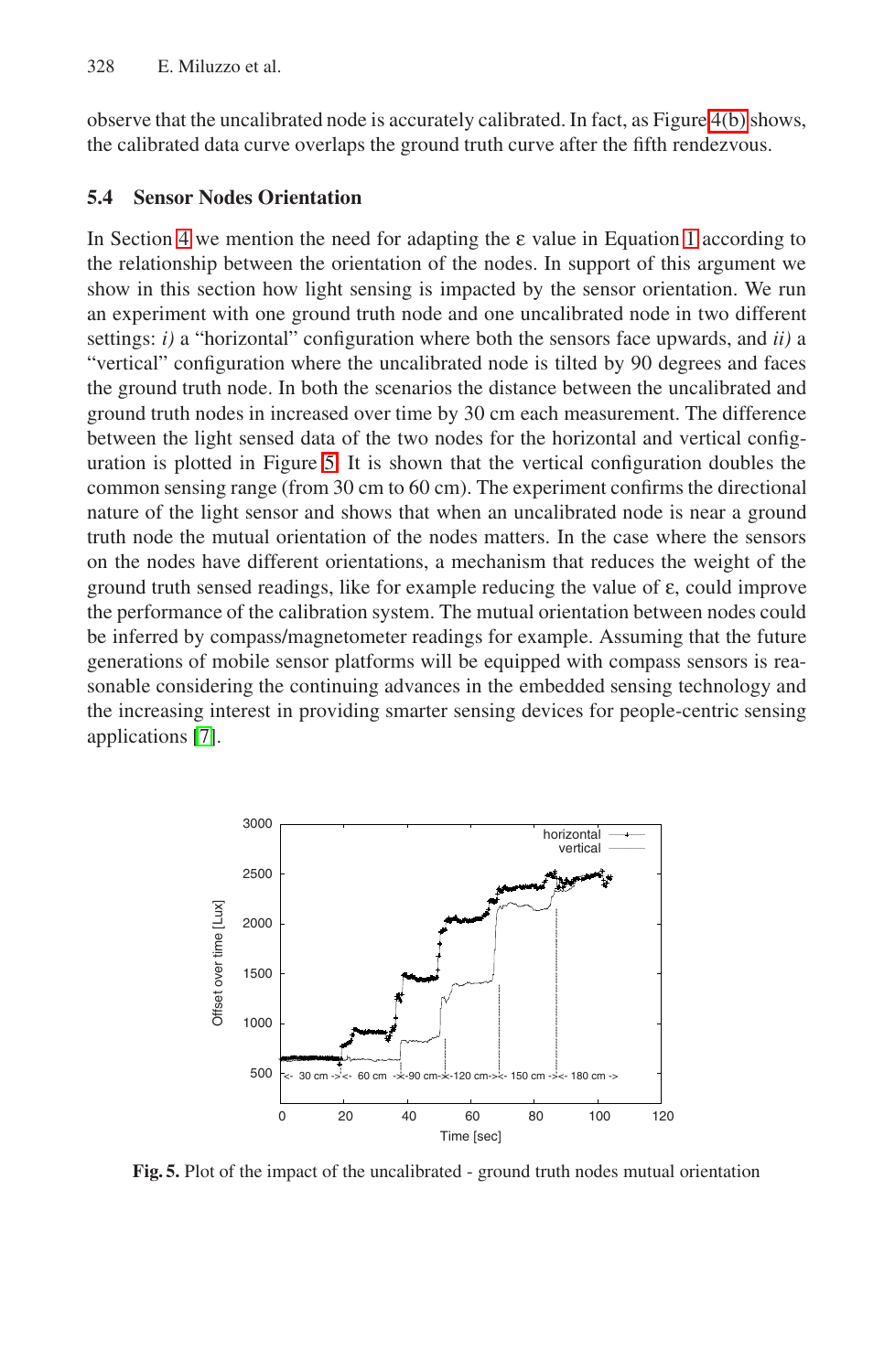# <span id="page-15-5"></span>**6 Conclusions**

We presented CaliBree, a distributed self-calibration protocol for mobile wireless sensor networks. CaliBree is a very promising technique and, to the best of our knowledge, it is an important first step towards the introduction of calibration algorithms for mobile sensing systems. CaliBree is scalable, robust, and self-adaptive to the dynamics of a mobile sensor network. We demonstrate through experimentation with real sensor devices the existence of the sensing factor which we believe will be one of the drivers in the design and implementations of protocols and applications in the mobile sensing systems domain. We also demonstrate that calibration can be achieved after rendezvous with less than five calibrated nodes. Thus, it can be considered a suitable technique to calibrate mobile sensor nodes in a scalable, lightweight and efficient way.

As part of the future research direction we intend to implement mechanisms to let the uncalibrated nodes infer the context of the ground truth nodes to make clear decisions about the suitability of the ground truth nodes to provide ground truth data. For context we mean those conditions, like for example mutual sensor orientations, that impact the overall calibration performance.

We also intend to implement and validate CaliBree on sensor enabled cellphones and finally, we plan to test the performance of CaliBree when the uncalibrated nodes move at a higher speed than pedestrian to verify the suitability of the protocol to vehicular mobility patterns as well.

### **Acknowledgments**

This work is supported in part by Intel Corp., Nokia, NSF NCS-0631289, and the Institute for Security Technology Studies (ISTS) at Dartmouth College. ISTS support is provided by the U.S. Department of Homeland Security under award 2006-CS-001- 000001, and by award 0NANB6D6130 from the U.S. Department of Commerce. The views and conclusions contained in this document are those of the authors and should not be interpreted as necessarily representing the official policies, either expressed or implied, of any funding body.

<span id="page-15-6"></span><span id="page-15-1"></span><span id="page-15-0"></span>[The auth](http://tinyos.net)ors would like to thank Shane Eisenman for his valuable technical feedback and great help in editing this manuscript.

### <span id="page-15-4"></span><span id="page-15-3"></span><span id="page-15-2"></span>**[Refe](http://www.sensorplanet.com)[rences](http://www.nokia.com)**

- [1.](http://www.apple.com/ipod/nike) [Polastre,](http://www.apple.com/ipod/nike) [J.,](http://www.apple.com/ipod/nike) [Szewczyk,](http://www.apple.com/ipod/nike) [R.,](http://www.apple.com/ipod/nike) [C](http://www.apple.com/ipod/nike)uller, D.: Telos: Enabling Ultra-Low Power Wireless Research. In: Proc. of IPSN/SPOT 2005, April 25-27 (2005)
- 2. TinyOS, http://tinyos.net
- 3. Campbell, A.T., Eisenman, S.B., Lane, N.D., Miluzzo, E., Peterson, R.A.: People-Centric Urban Sensing (Invited Paper). In: Proc. of 2nd ACM/IEEE Int'l Conf. on Wireless Internet, Boston (August 2006)
- 4. Nokia 5500 Sport Phone, http://www.nokia.com
- 5. SensorPlanet, http://www.sensorplanet.com
- 6. Nike + iPod, http://www.apple.com/ipod/nike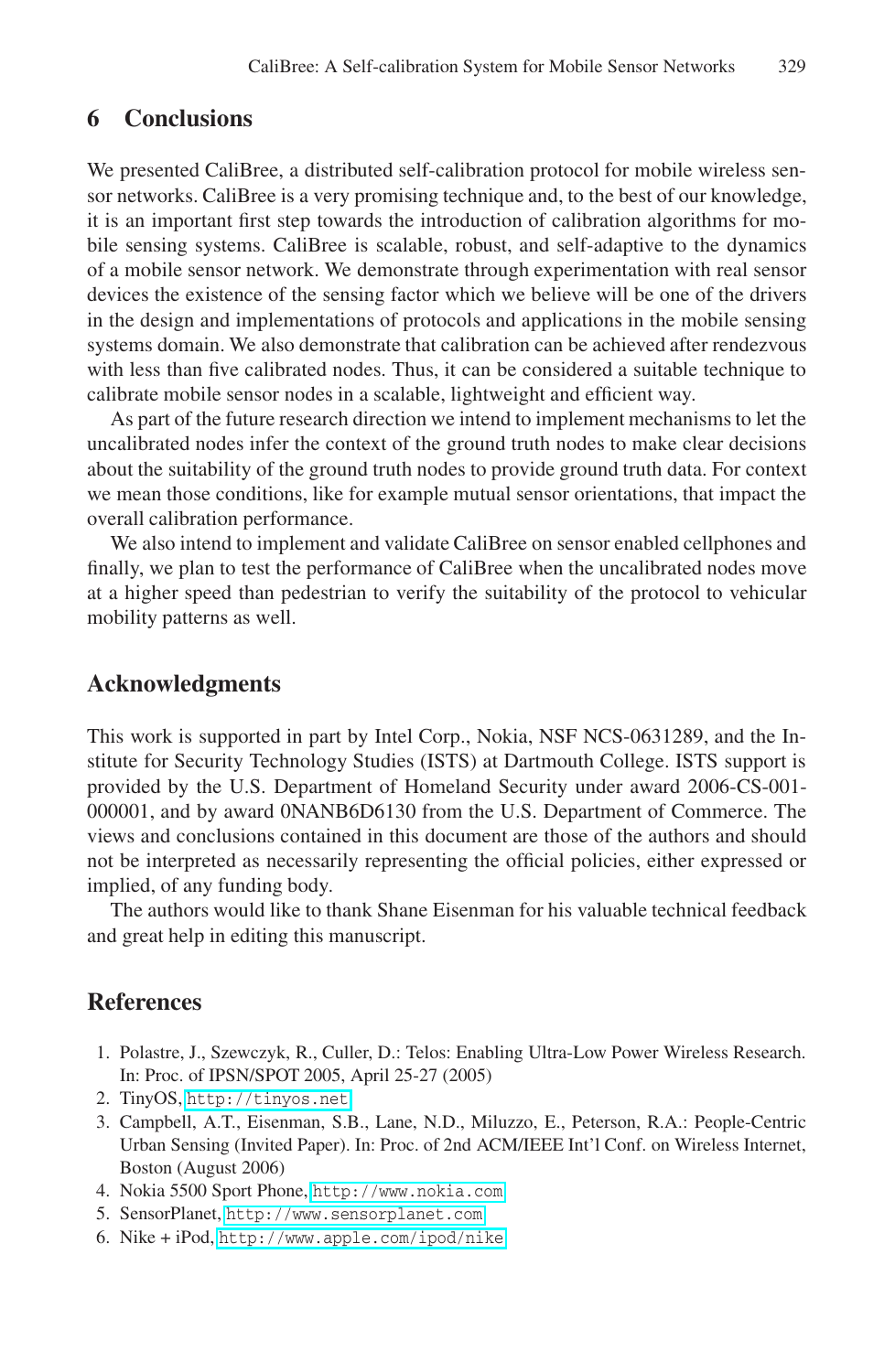- <span id="page-16-2"></span>7. Eisenman, S.B., Miluzzo, E., Lane, N.D., Peterson, R.A., Ahn, G.A., Campbell, A.T.: The BikeNet Mobile Sensing System for Cyclist Experience Mapping. In: Proc. of SenSys 2007, Sydney, Australia, November 6-9 (2007)
- 8. Eisenman, S.B., Campbell, A.T.: SkiScape Sensing. In: Proc. of 4th ACM Conference on Embedded Networked Sensor Systems (SenSys 2006), Boulder, Colorado, November 1-3 (2006) (Poster abstract)
- 9. Olfati-Saber, R., Murray, R.: Consensus problems in networks of agents with switching topology and time-delays. IEEE Trans. Autom. Control 49(9), 1520–1533 (2004)
- <span id="page-16-10"></span>10. Culler, D., Estrin, D., Srivastava, M.: Guest Editors' Introduction: Overview of Sensor Networks. Computer 34 (2004)
- <span id="page-16-8"></span>11. Estrin, D., Girod, L., Pottie, G., Srivastava, M.: Instrumenting the world with wireless sensor networks. In: International Conference on Acoustics, Speech, and Signal Processing (ICASSP 2001), Salt Lake City, Utah (May 2001)
- <span id="page-16-14"></span>12. Estrin, D., Govindan, R., Heidemann, J., Kumar, S.: Next century challenges: scalable coordination in sensor networks. In: Proceedings of the 5th annual ACM/IEEE international conference on Mobile computing and networking, Seattle, USA (1999)
- <span id="page-16-1"></span><span id="page-16-0"></span>13. Chaintreau, A., Hui, P., Crowcroft, J., Diot, C., Gass, R., Scott, J.: Impact of Human Mobility on Opportunistic Forwarding Algorithms. IEEE Transactions on Mobile Computing 6(6), 606–620 (2007)
- <span id="page-16-9"></span><span id="page-16-3"></span>14. Abdelzaher, T., et al.: Mobiscopes fo[r Human Spaces. IEEE Pervasiv](http://www.citysense.net)e Computing - Mobile and Ubiquitous Systems 6(2) (April-June 2007)
- <span id="page-16-4"></span>15. Lowton, M., Brown, J., Finney, J.: Finding NEMO: On the Accuracy of Inferring Location in IEEE 802.15.4 Networks. In: Proc. of 2nd ACM Workshop on Real-World Wireless Sensor Networks (REALWSN 2006), Uppsala, Sweden, June 19 (2006)
- <span id="page-16-5"></span>16. Hull, B., et al.: CarTel: A Distributed Mobile Sensor Computing System. In: 4th ACM Sen-Sys., Boulder, CO, USA (November 2006)
- <span id="page-16-7"></span>17. Ganti, R.K., Jayachandran, P., Abdelzaher, T.F., Stankovic, J.A.: SATIRE: a software architecture for smart AtTIRE. In: Proc. of MobiSys 2006, Uppsala, Sweden (2006)
- 18. CitySense. An Open, Urban-Scale Sensor Network Testbed, http://www.citysense.net 19. Tolle, G., et al.: A macroscope in the redwoods. In: Proc. of SenSys 2005, San Diego, Cali-
- <span id="page-16-11"></span><span id="page-16-6"></span>fornia, USA (November 2005) 20. Szewczyk, R., Polastre, J., Mainwaring, A., Culler, D.: Lessons From A Sensor Network Expedition. In: Proc. of the First European Workshop on Sensor Networks (EWSN) (January 2004)
- 21. Ihler, A.T., et al.: Nonparametric belief propagation for self-calibration in sensor networks. In: Proc. of IPSN 2004, Berkeley, California, USA (2004)
- 22. Girod, L., Lukac, M., Trifa, V., Estrin, D.: The design and implementation of a selfcalibrating distributed acoustic sensing platform. In: Proc. of SenSys 2006, Boulder, CO, USA (November 2006)
- <span id="page-16-13"></span><span id="page-16-12"></span>23. Taylor, C., et al.: Simultaneous localization, calibration, and tracking in an ad hoc sensor network. In: Proc. of IPSN 2006, Nashville, Tennessee, USA (2006)
- 24. Whitehouse, K., Culler, D.: Calibration as parameter estimation in sensor networks. In: WSNA 2002: Proc. of the 1st ACM international workshop on Wireless sensor networks and applications, Atlanta, Georgia, USA (2002)
- 25. Bychkovskiy, V., Megerian, S., Estrin, D., Potkonjak, M.: A Collaborative Approach to In-Place Sensor Calibration. In: Zhao, F., Guibas, L.J. (eds.) IPSN 2003. LNCS, vol. 2634, pp. 301–316. Springer, Heidelberg (2003)
- 26. Balzano, L., Nowak, R.: Blind calibration of sensor networks. In: In Proc. of IPSN 2007, Cambridge, Massachusetts, USA (April 2007)
- 27. LaMarca, A., et al.: Making Sensor Networks Practical with Robots. In: Pervasive 2002, Zurich, Switzerland, August 26-28 (2002)